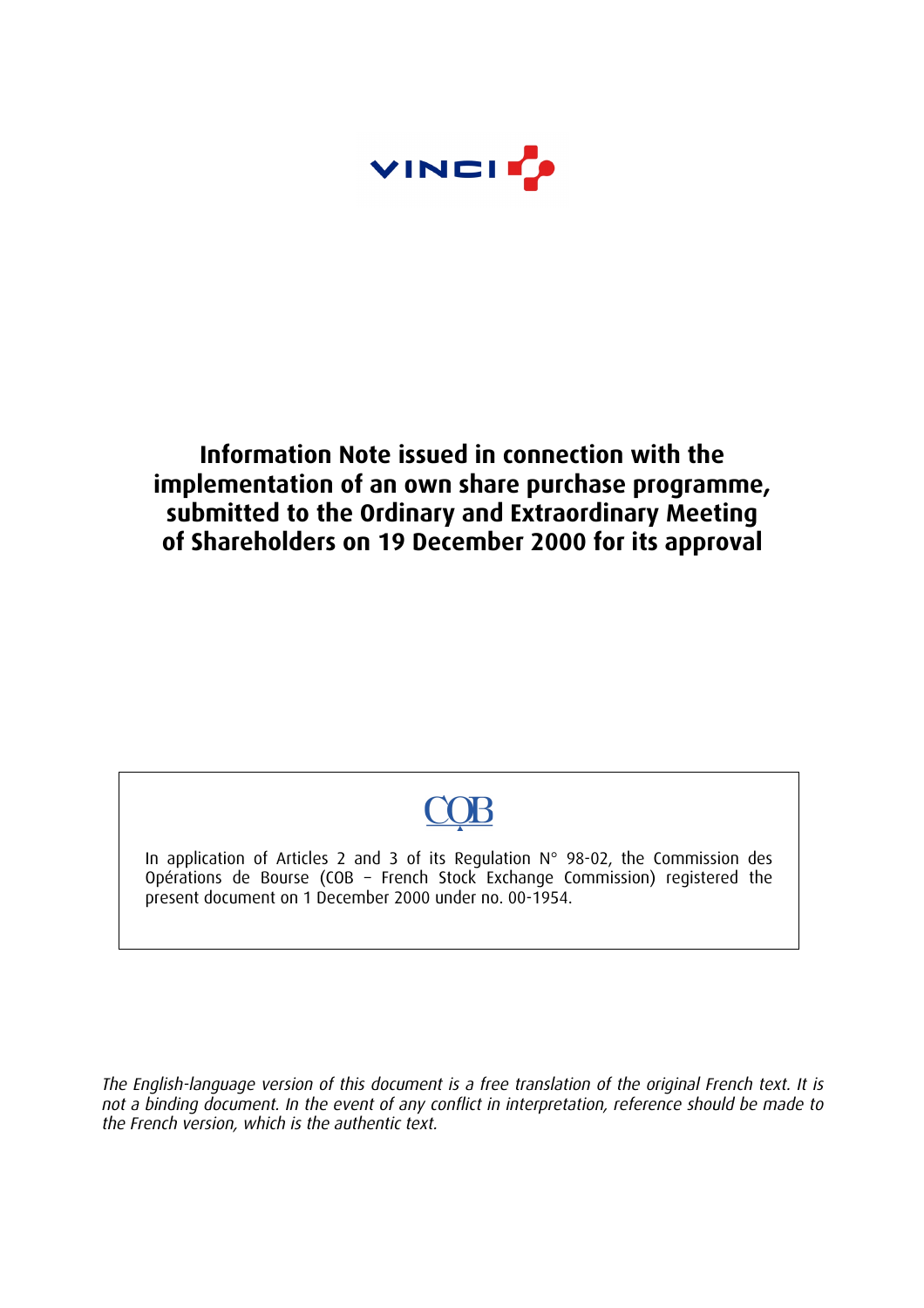#### **Introduction**

ł

The purpose of the present document is to describe the objectives, the terms and conditions and the impact on the position of its shareholders of the own share purchase programme of the company VINCI<sup>1</sup> (hereinafter referred to as "VINCI" or "the Company"), which will be submitted to the Meeting of Shareholders of 19 December 2000 for its approval.

#### **Outcome of the previous own share purchase programme**

It is recalled that on 5 October 1999 VINCI published a prospectus registered with the COB (under number 99-1213 of 29 September 1999) about the own share purchase programme authorised by the Meeting of Shareholders of 25 October 1999.

The total number of shares purchased under this programme came to 3,357,618 (or 8.38% of the reference capital stock<sup>2</sup>), of which 2,820,462 shares (7.04% of the reference capital stock) were allocated to stock option schemes for managers and corporate officers of the group. Some of these options having been exercised in September 2000, VINCI has transferred 131,809 of these shares, so the number of own shares presently held by the company now stands at 3,225,809.

Furthermore, following VINCI's public exchange offer for GROUPE GTM, initiated on 17 July last, own shares held by GROUPE GTM were exchanged for VINCI shares. Thus GROUPE GTM, which has become a VINCI subsidiary held at 97.4%, presently holds 575,532 VINCI shares.

Following this public exchange offer, and given that certain options have been exercised and subscriptions made to the group savings plan, VINCI's capital stock was increased on 23 November 2000 to 1,010,271,405 euros, divided into 77,713,185 shares with a face value of 13 euros each. A further capital increase is to occur following VINCI's Meeting of Shareholders convened for 19 December 2000 to approve the plan to merge GROUPE GTM by absorption with VINCI: it would raise VINCI's capital stock to 1,022,999,757 euros, divided into 78,692,289 shares with a face value of 13 euros each.

As of this writing, the total number of own shares held directly and indirectly (through GROUPE GTM) by VINCI amounts to 3,801,341, which represents 4.89% of the company' capital stock on 23 November 2000, and 4.83% of the estimated capital stock on 19 December 2000, after the merger operation.

| Number of shares making up VINCI's capital stock                  |            |
|-------------------------------------------------------------------|------------|
| On 31 December 1999                                               | 40,261,023 |
| Capital increases for group savings plan                          | 677,060    |
| Capital increases for exercised options                           | 129,634    |
| Capital increase for exchange offer for GROUPE GTM                | 36,645,468 |
| On 23 November 2000                                               | 77,713,185 |
| Capital increase for merger with GROUPE GTM (on 19 December 2000) | 979,104    |
| On 19 December 2000 (assuming approval of merger)                 | 78,692,289 |

<sup>&</sup>lt;sup>1</sup> Previously called Société Générale d'Entreprises – SGE, before the company name change decided by the Meeting of Shareholders of 25 May 2000.

which was VINCI's capital stock on 25 October 1999, the date of the Meeting of Shareholders, when the stock was made up of 40,084,286 shares.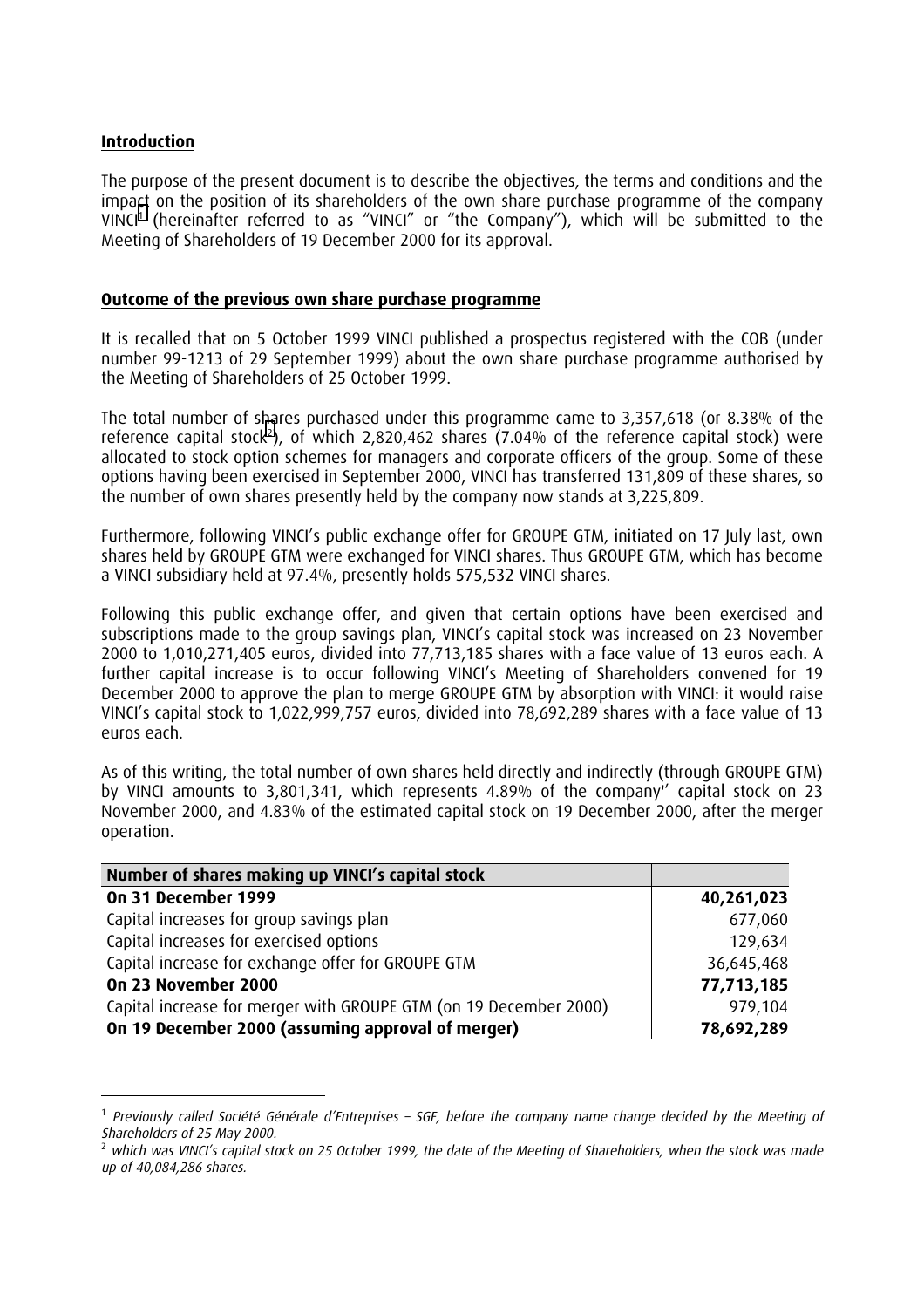# **I. Purpose of the own share purchase programme and use of the purchased shares**

VINCI wishes to put in place a new own share purchase programme, as one of the authorisations submitted for approval to the Meeting of Shareholders of 19 December 2000.

At the present stage, VINCI envisages several types of possible uses of this authorisation, namely, in order of priority:

- allocation of the shares to employees and/or corporate officers of the companies of the VINCI group, under stock purchase option plans;
- reissue, upon the exercise of rights linked with marketable securities entitling the holder, by way of reimbursement, conversion, exchange, presentation of a warrant or any other means, to receive shares in the Company;
- reissue, by way of consideration or in exchange, in particular in connection with acquisitions for external growth:
- stabilisation of the share price by intervention in the stock market;
- purchase and sale of shares as a function of the stock market situation.

#### **II. Legal framework**

This programme, which comes under the legislative framework put in place by Act  $N^{\circ}$  98-546 of 2 July 1998 with various provisions of an economic and financial nature, will be submitted on 19 December 2000 to the Meeting of Shareholders of VINCI, held in accordance with the legal requirements as to quorum and majority in respect of ordinary shareholders' meetings (sixth resolution).

The Meeting of Shareholders, held in accordance with the legal requirements as to quorum and majority in respect of Ordinary Shareholders' Meetings, having taken note of the Report of the Board of Directors and of the prospectus approved by the French Stock exchange Commission (Commission des Opérations de Bourse), hereby authorises the Board of Directors, in accordance with the provisions of Article L225-209 of the Commercial Code, to purchase its own shares, up to a maximum of 10% of the capital stock in issue as of the date of the present Meeting. Should the capital stock be increased after that date, this authorisation shall apply to 10% of the new capital stock.

The Meeting of Shareholders hereby decides that the shares purchased under this authorisation may be used, in particular, for the purposes of:

- allocation of the shares to employees and/or corporate officers of the companies of the VINCI group, under stock purchase option plans;
- reissue, upon the exercise of rights linked with marketable securities entitling the holder, by way of reimbursement, conversion, exchange, presentation of a warrant or any other means, to receive shares in the Company;
- reissue, by way of consideration or in exchange, in particular in connection with acquisitions for  $external$  *growth*:
- stabilisation of the share price by intervention in the stock market;
- purchase and sale of shares as a function of the stock market situation.

The maximum amount of such purchases authorised by the Meeting of Shareholders is set at 630 million euros, not including the cost of purchasing shares held as of today's date.

The acquisition, sale, transfer or exchange of these shares may be carried out by any means in the market or off market, including block transactions or through the use of derivatives, in particular the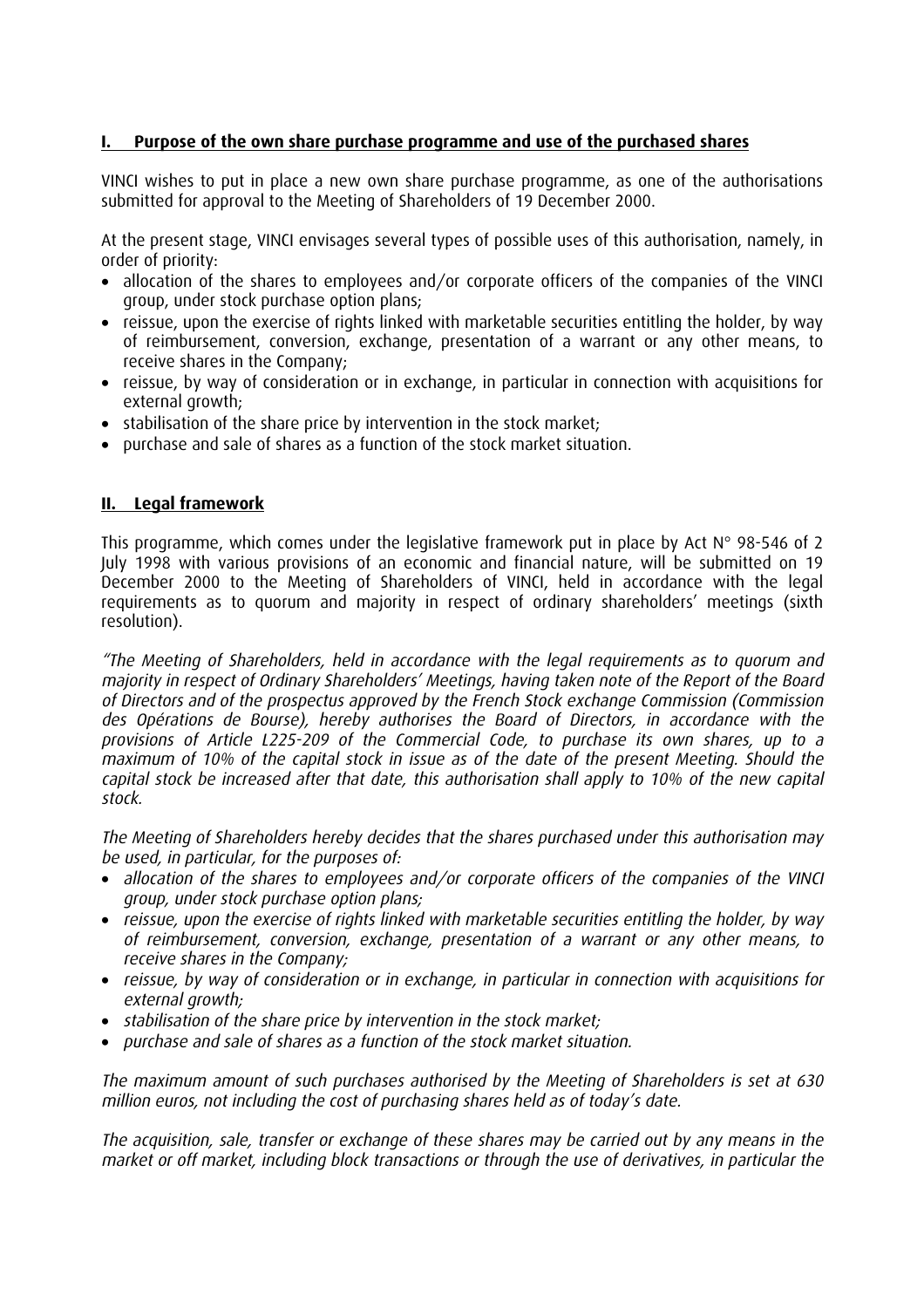sale of put options or the issuing of marketable bonds. The proportion of the purchase that may involve block transactions is not limited.

Such operations may occur at any time, even during a public offer, provided that is consistent with prevailing legislation.

The Meeting of Shareholders further authorises the Board of Directors to cancel, if appropriate, any shares thereby acquired, in accordance with the provisions of the Fifteenth Resolution of the Meeting of Shareholders of 10 May 1999.

The Meeting of Shareholders delegates full authority to the Board of Directors, with the option of sub-delegating such authority, to give any stock exchange transactions, to sign any sale or transfer documents, to enter into any agreements, to make any declarations and to carry out any formalities necessary.

The present authorisation is granted for a period of 18 months as from today. It cancels and replaces that given by the Ordinary and Extraordinary Meeting of Shareholders of 25 October 1999 in its First Resolution.

It is recalled that the Meeting of Shareholders of 10 May 1999, in its Fifteenth Resolution, authorised the Board of Directors to cancel 10% of the capital stock as of the date of that Meeting, that is, a total of 4,148,775 shares. This authorisation, granted for a period of 24 months, expires on 9 May 2001. As 2,074,400 shares have already been cancelled by a decision of the Board of Directors of 10 May 1999, the number of shares that may still be cancelled under this authorisation stands at 2,074,375.

#### **III. Terms and conditions**

#### **1. Maximum share of the capital stock, maximum number of shares and maximum amount of funds used for the operation**

VINCI would be authorised to buy back 10% of its capital stock as of 19 December 2000, as the stock stands at the end of the operation to merge GROUPE GTM with VINCI by absorption. In the event of a capital increase after that date, the authorisation would apply to 10% of the new capital stock. As an illustration, on the basis of the estimated capital stock of VINCI on 19 December 2000, in the event that the merger and absorption of GROUPE GTM is approved, the authorisation would apply to 7,869,228 shares.

The total amount of funds likely to be used for own share purchases under the present programme comes to 630 millions euros, corresponding to an average unit acquisition price of 80 euros per share (on the assumption that the number of shares covered by the present programme would be  $7,869,228$ , that is, 10% of VINCI's estimated capital stock on 19 December 2000<sup>3</sup>).

The Company intends to keep the possibility of using the entire programme allotment, and will make sure not to exceed, directly or indirectly, the purchase ceiling of 10% of capital stock authorised by the Meeting of Shareholders. It will also make sure that it never holds, directly or indirectly, more than 10% of its capital stock.

i <sup>3</sup> This number may be adjusted in the event of capital increases, as indicated in the first paragraph of the resolution submitted to the Meeting of Shareholders of 19 December 2000 for its approval.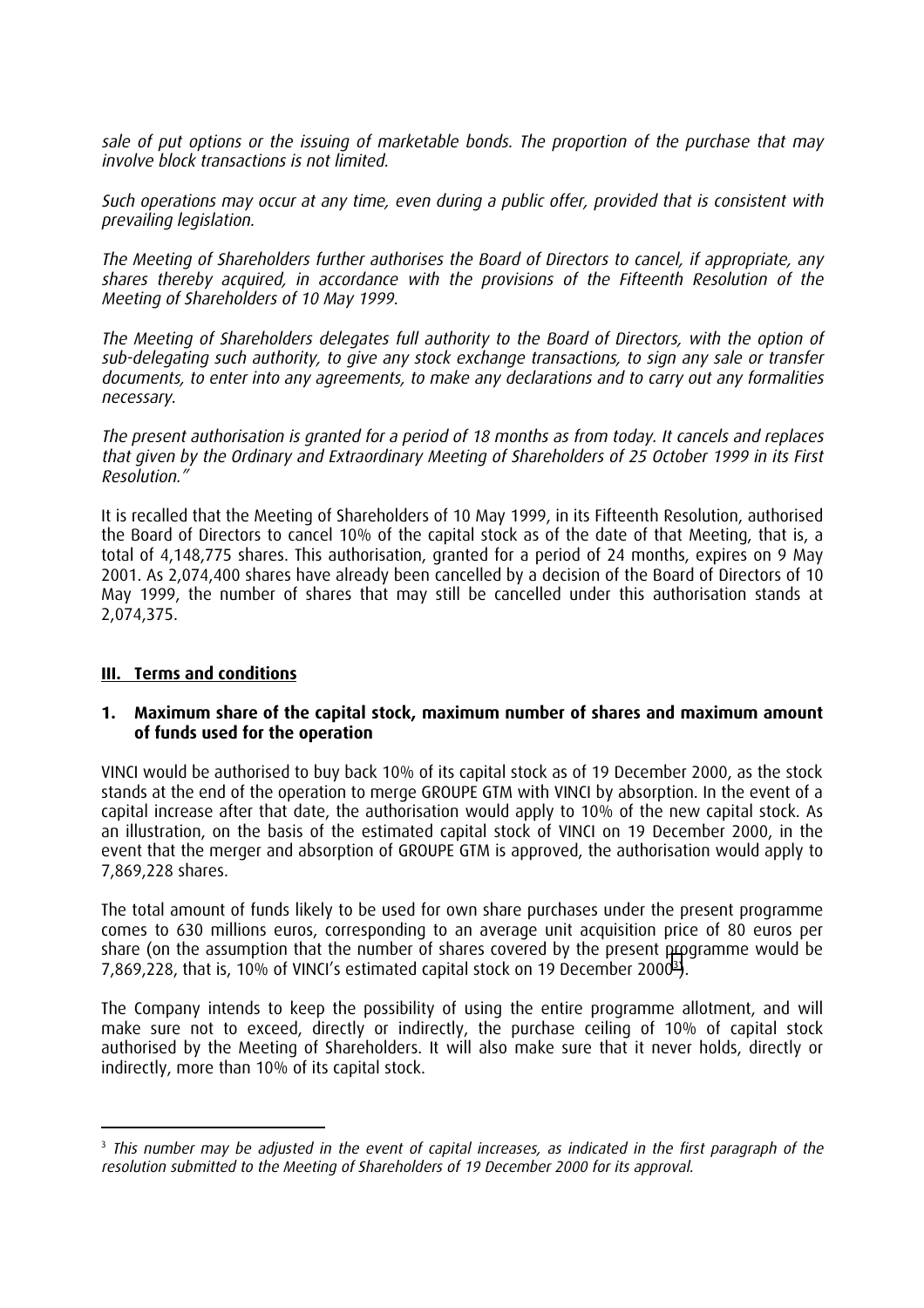# **2. Terms and conditions of the purchases**

It will be possible to buy the shares in whole or in part by intervention on the market, by block purchases, through the use of derivatives or by any other means.

### **3. Duration and scheduling of the purchase programme**

The shares may be purchased over a period of 18 months starting on 19 December 2000, that is, up to 18 June 2002.

### **4. Financing the purchase programme**

The share purchases will be financed from the Companys available cash, or, in whole or in part, through debt.

#### **IV. Information useful for assessing the impact of the purchase programme on the issuers financial position**

As VINCI does not intend to cancel further shares (although it is not renouncing the authorisation given in this respect by the Meeting of Shareholders of 10 May 1999), the present programme should not have a significant impact on the Company's financial position or on net earnings per share.

### **V. Tax treatment of the purchases**

#### • For the purchaser

The purchase by VINCI of its own shares without subsequent cancellation has an impact on its taxable income only to the extent that the shares are later sold or transferred for a price different than the purchase price.

The purchase by VINCI of its own shares with a view to cancelling them has no impact on its taxable income. In particular, in the event of cancellation of acquired own shares, their possible change in value between the date of purchase and that of cancellation does not generate any capital gains from the taxation point of view, and does not cause an advance tax payment to become due.

#### • For the seller

In the event of purchase by VINCI of its own shares, without a public own share purchase offer, capital gains tax treatment applies to gains made by:

- selling shareholders that are legal entities (the professional capital gains regime of Article 39 duodecies of the General Tax Code);
- selling shareholders who are physical persons (the personal capital gains regime of Article 92 B of the General Tax Code): the capital gains are taxed at 16%, augmented by social charges such as CSG, CRDS and the social contribution, for an effective rate as of this writing of 26%, if the total annual amount of sales, by the shareholder whose shares are bought back, exceeds the threshold of 50,000 French francs.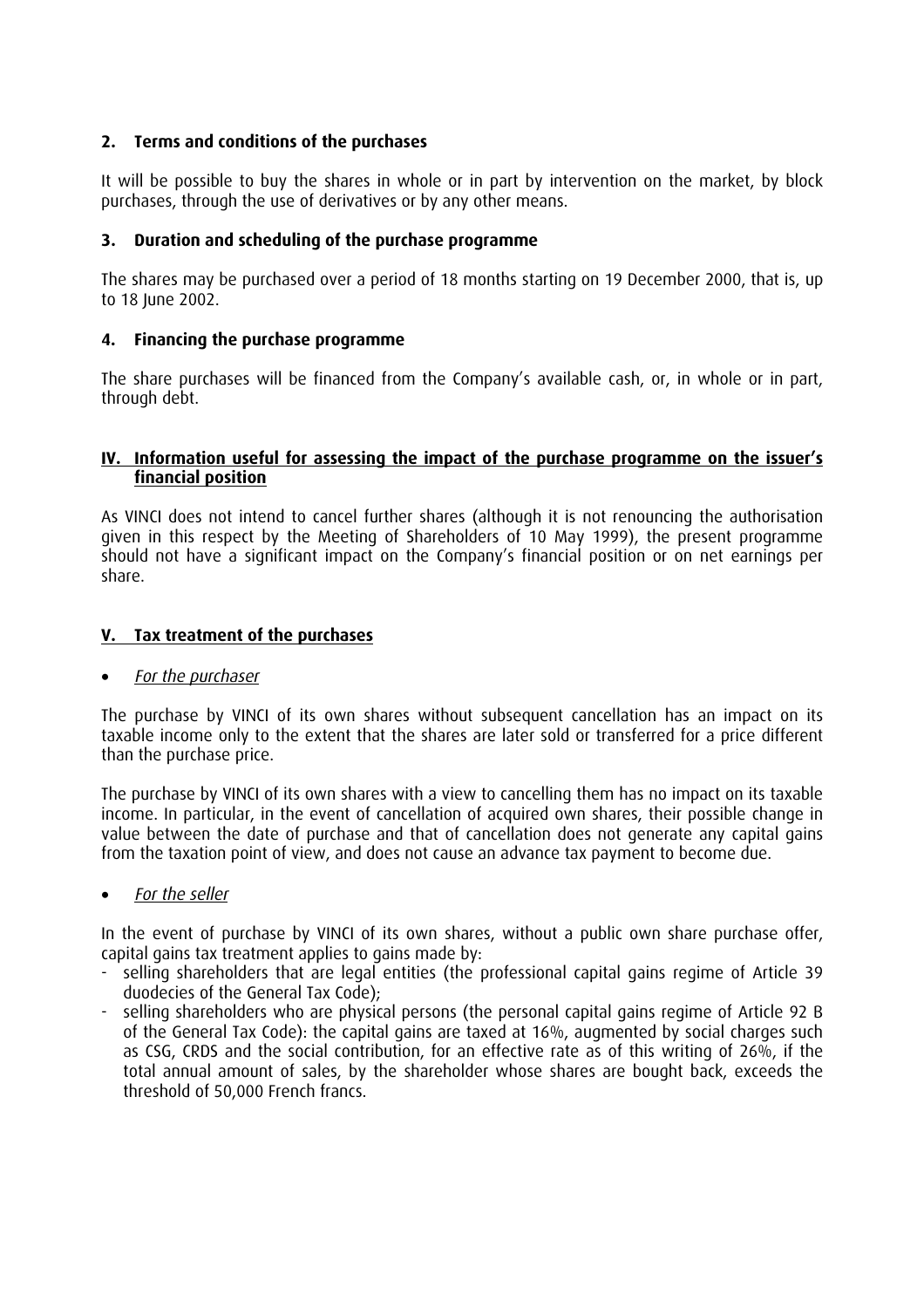# **VI. Intentions of the entity controlling, individually or jointly, the issuer**

VINCI reserves the possibility of using all or part of the present programme to buy back shares from the groups SUEZ LYONNAISE DES EAUX and/or VIVENDI.

#### **VII. Breakdown of the issuers capital stock, with an indication of the shares it holds directly or indirectly**

As of 23 November 2000, the capital stock of VINCI was equal to 1,010,271,405 euros, divided into 77,713,185 shares with a face value of 13 euros each, and distributed, as of the same date, as follows:

| <b>Shareholders</b>              | Voting rights<br><b>Shares</b> |               |               |        |
|----------------------------------|--------------------------------|---------------|---------------|--------|
|                                  | <b>Number</b>                  | $\frac{0}{0}$ | <b>Number</b> | 0/0    |
| - Suez Lyonnaise des Eaux        | 15,498,814                     | 19.94%        | 15,498,814    | 20.97% |
| - Vivendi                        | 6,818,695                      | 8.77%         | 6,818,695     | 9.23%  |
| - VINCI (treasury stock)         | 3,801,341                      | 4.89%         |               |        |
| - Employees (Group savings plan) | 2,912,268                      | 3.75%         | 2,912,268     | 3.94%  |
| - Mobil Oil                      | 929,856                        | 1.20%         | 929,856       | 1.26%  |
| - Other shareholders             | 47,752,211                     | 61.45%        | 47,752,211    | 64.61% |
|                                  | 77,713,185                     | 100%          | 73,911,844    | 100%   |

The number of VINCI stock subscription options allocated to employees or corporate officers of the VINCI Group, and yet to be exercised as of 23 November 2000, comes to 3,258,905. Furthermore, it is recalled that should the Meeting of Shareholders of 19 December 2000 approve the merger by absorption of GROUPE GTM, outstanding GROUPE GTM stock subscription options will be converted to VINCI stock subscription options, by applying to the number and the price of shares under option the exchange ratio of the public exchange offer and the merger<sup>4</sup>. The number of GROUPE GTM stock subscription options that can be exercised as of 23 November 2000 stands at 928,795, corresponding to 2,229,108 VINCI stock subscription options.

# **VIII. Recent events**

A reference document containing detailed information on the business and the financial statements of VINCI at 31 December 1999 was registered by the French Stock Exchange Commission (Commission des Opérations de Bourse) on 3 April 2000 under no. R.00-112.

• Public exchange offer for GROUPE GTM

On 17 July last, VINCI launched a friendly Public Exchange Offer for all the shares making up the capital stock of GROUPE GTM, a company with a business profile similar to that of VINCI, and whose consolidated net sales in its last financial year, ended 31 December 1999, came to 7,823 million euros. A joint VINCI and GROUPE GTM prospectus, setting out the details of this operation, was registered by the French Stock Exchange Commission on 28 July 2000 under no. 00-1362. The announcement of the result, published on 29 September 2000, showed that through this offer VINCI had acquired 97.44% of the capital stock and 97.3% of the voting rights of GROUPE GTM.

i <sup>4</sup> Namely, 12 VINCI shares for 5 GROUPE GTM shares.